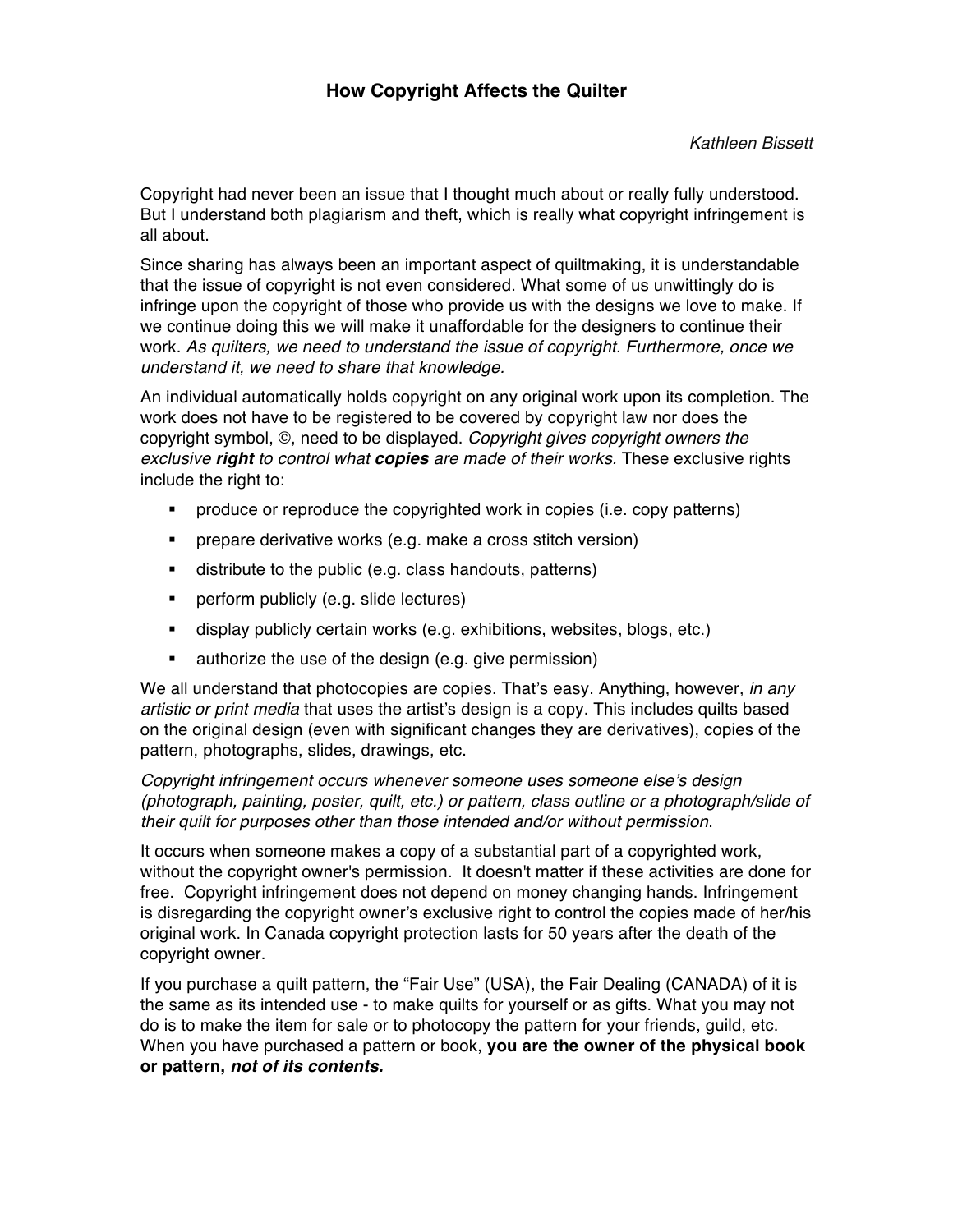In April 2014 I asked the Permissions Manager at C&T Publishing, Inc. to clarify this statement that appears in many of their books:

## *"Attention Teachers:*

*C&T Publishing, Inc. encourages you to use this book as a text for teaching*."

The response:

*"The intent of the statement, "C&T Publishing, Inc. encourages you to use this book as a text for teaching," is that we would like instructors to use our books as the foundation for a class. It does not mean that instructors may use the content in violation of copyright and intellectual property laws. Reproducing content from a publication - whether by photocopying, scanning, "rewriting" instructions, etc., for the purpose of sharing with others - is a violation of copyright and against the law. Period. It does not need to involve money, the violation occurs when the content is shared without authorization of the copyright holder. When you purchase a book or pattern you are purchasing the right to use the content for your own personal individual use. This is why each participant in a class or workshop that uses a book or pattern as the foundation must own a copy of that book or pattern. Our authors and designers make a living developing designs and techniques that interest and inspire people and they deserve to compensated for their hard work, just as a waitress or truck driver or accountant deserves to be compensated for theirs."*

The intent is that each person in the class has a copy of the book or publication that is being used as the text for the class. While this is from C&T Publishing, Inc. it can be expected that the same would apply to other publishers and self-published books. In any case, it would be the ethical practice for the instructor.

As have other instructors, designers and authors, over the years I have found myself dealing with infringement of my designs. Here are some examples:

In 2002 I learned of a German manufacturer producing and distributing a folding template for my *Magic Tiles* pattern. He had received a fax with a copy of my pattern, which he called "his" *Magic Tiles* design and referred to the "grout" used in its construction, a non-quilting phrase I had coined for use with the "tiles". With the help of a German lawyer, the offender was stopped at no cost to me. *The point to remember:* you may not use someone's design in order to manufacture an item for distribution or personal gain.

In a virtual gallery website featuring Canadian artists I found a *Magic Tiles* quilt for sale. Since there was no reference to me or to my pattern, the implication was that the "artist" was the designer. The director of the gallery was most apologetic and quickly removed the images. I forwarded some copyright material to share with the "artist", as I believe she was unaware of the law. *The point to remember:* to exhibit or sell a quilt from a pattern, permission and acknowledgement are required.

When I'd learned of a shop teaching *Magic Tiles* with photocopies of the pattern, I called without identifying myself, saying I'd heard they offered classes in *Magic Tiles* and wanted to know about purchasing just the pattern. I was told that it was no longer being published. After introducing myself, I said that we needed to resolve a copyright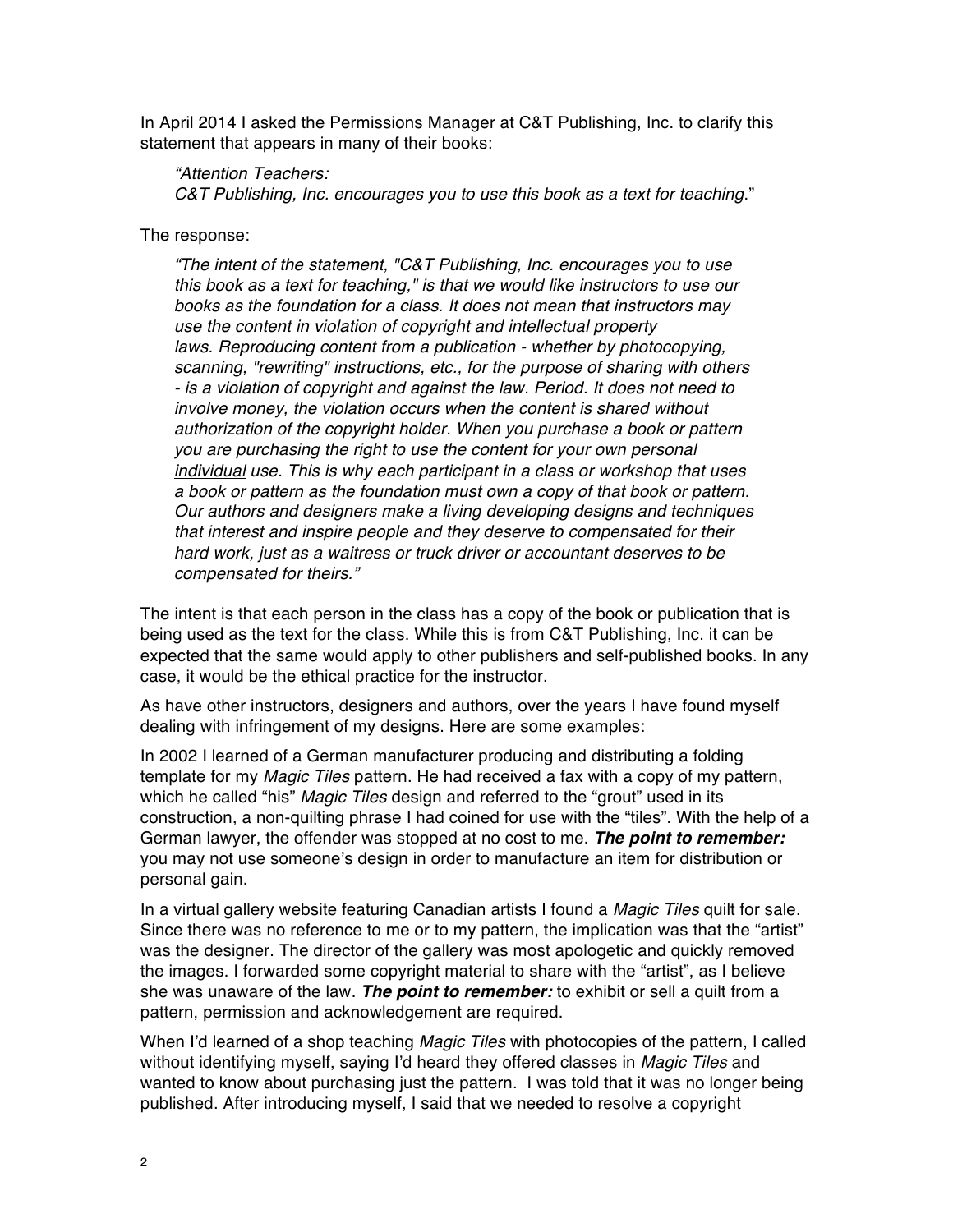infringement matter. We did. *The point to remember:* a person (or shop or guild, etc.) may not sell, distribute or teach *for personal gain or to save others from purchasing* a copyrighted pattern.

In a magazine advertisement and website I found my *Magic Tiles* used as the backdrop for some quilting equipment. I learned that they had no idea they were infringing on my copyright; within an hour there was acknowledgement on the site with reference to my website. *The point to remember:* display is an aspect of copyright. *They needed my permission.*

And what about the Internet? Facebook? Flickr? Instagram? Etcetera, etcetera... It has become common practice to post images of quilts seen in quilt shows, show and tell, etc. to the Internet in a variety of places, including our guild and personal websites and blogs. While technically we should have permission to post these images, *the very least we can each do is make sure the images we post have been attributed to the designers.* On some guild and individual's websites, images of quilts from major exhibitions are shared through virtual galleries. The quilters simply wish to share the wonderful works they have seen with their friends and colleagues. *The point to remember:* to display these images permission should be obtained from each artist.

Often at the guild meetings I visit as a guest speaker, there are quilts shown during "show and share" with no reference to the designers. *The point to remember:* strictly speaking, copyright law does not allow us to display someone else's design. However, in the case of a guild "show and share" or "quilt show" it would be foolish for the designer **of a commercial pattern** to object - this is good promotion for her/his pattern. *But it is only good promotion if there is acknowledgement of the designer and pattern or book.*

Occasionally a quilter takes a class, reads a book or magazine article and creates her/his own class using the handouts of a professional instructor or photocopies from the book or magazine. A colleague of mine once found photocopies of her teaching notes on silk painting for sale at a garage sale. The seller was selling fabric paints and these notes were "her" instructions. The seller was both distributing and profiting from material that belonged to my colleague. *The point to remember:* only the copyright owner may decide who distributes and profits from her work.

Often photocopies of a pattern from a magazine or other publication are shared among quilting friends or copied for the guild "block of the month". The quilter will say it is fine, because nothing was charged for the copies that were shared. *The point to remember:* in this case, although the likelihood of being "caught" infringing is slim, it is unethical. *Only the copyright owner has the right to "share" in this way.*

A quilter has purchased a book or pattern and copies either the templates or a few pages to mark while working on a project. *The point to remember:* if the intended use of the pattern or book includes the need to make copies, only the purchaser may do this for her/his own personal use. *Copies may not be made for others.*

And what about eBooks, online tutorials and online classes, etc.? Copyright applies to all of these as well. Some of these tutorials are free and some are available for a fee. Whether or not they are free, they are usually available for personal use. The way to share them with others would be to share the link, not the content.

It is gratifying to see that over the last few years some guilds are now publically publishing their copyright expectations. Not all guilds approach the subject in the same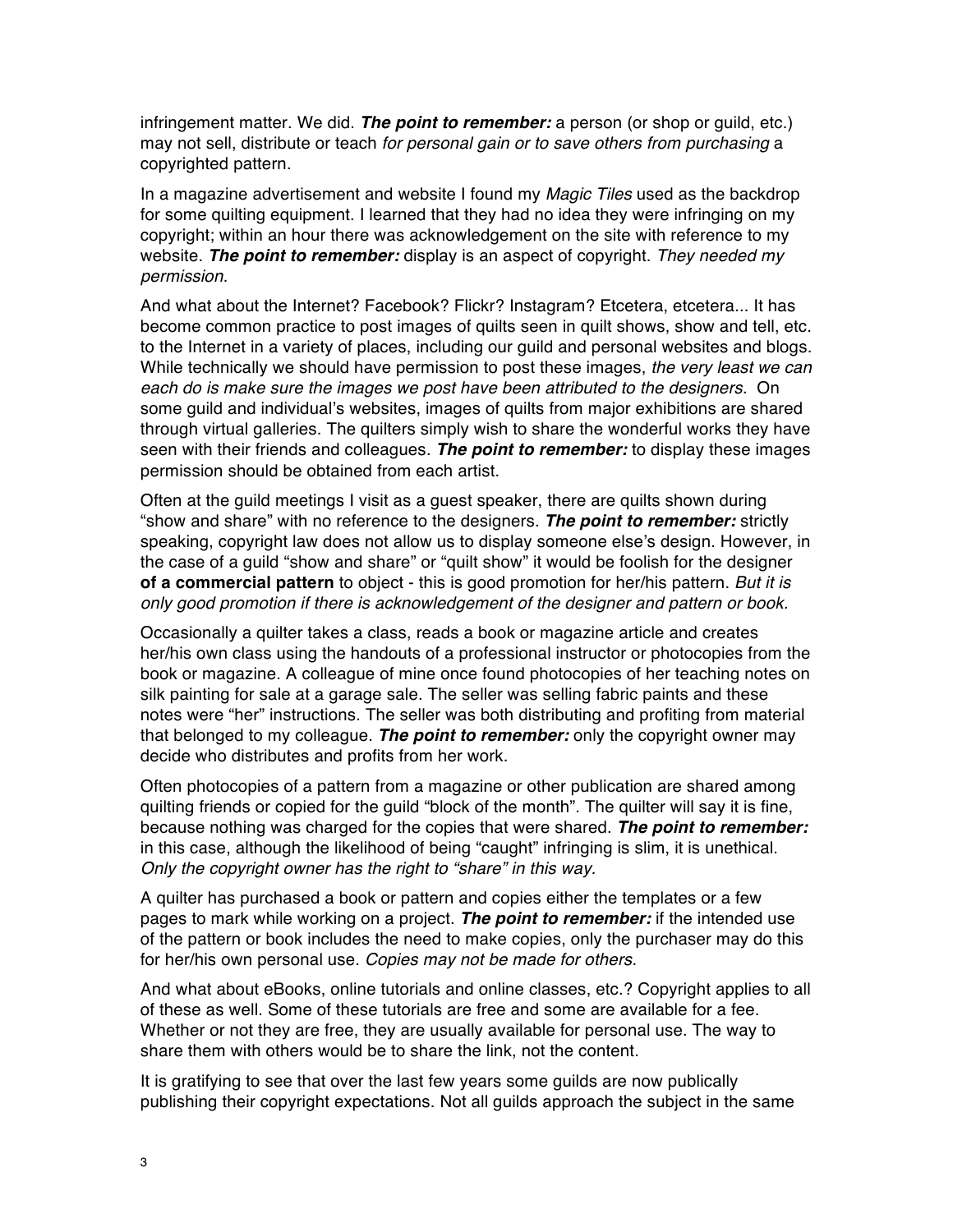manner, but many are now helping by educating their members and visitors to their websites of the importance of recognizing copyright. An example would be the Waterloo County Quilters' Guild, in encouraging the use of best practices: http://www.wcquiltersguild.on.ca/copyright.

It is my hope that this may shed some light on how copyright affects us as quilters. We need to protect our own original designs and respect the rights of other designers. Much more information is available. Below are links to a number of informative websites, some of which were resources used in this article.

Canadian Intellectual Property Office http://www.cipo.ic.gc.ca/eic/site/cipointernet-internetopic.nsf/eng/Home

Harris, Lesley Ellen. Canadian Copyright Law. Toronto: McGraw-Hill Ryerson. 2001 http://www.mcgrawhill.ca/companion/copyrightlaw/

Copyright Infringement on the Lost Quilts site http://lostquilt.com/index.php/protecting-quilts/copyright-infringement/

Copyright Quiz for Quilters http://www.quilt.com/FAQS/CopyrightFAQ.html

10 Big Myths about Copyright Explained http://www.templetons.com/brad/copymyths.html

Copyright Basics (USA) http://www.copyright.gov/

Deciphering the Myth Surrounding Original, Derivative & Copied Work http://www.canadianquilter.com/pdf/Defining\_Original\_Derivative\_and\_Copied\_Work.pdf

Websites: Five Ways to Stay Out of Trouble http://fairuse.stanford.edu/overview/website-permissions/websites/